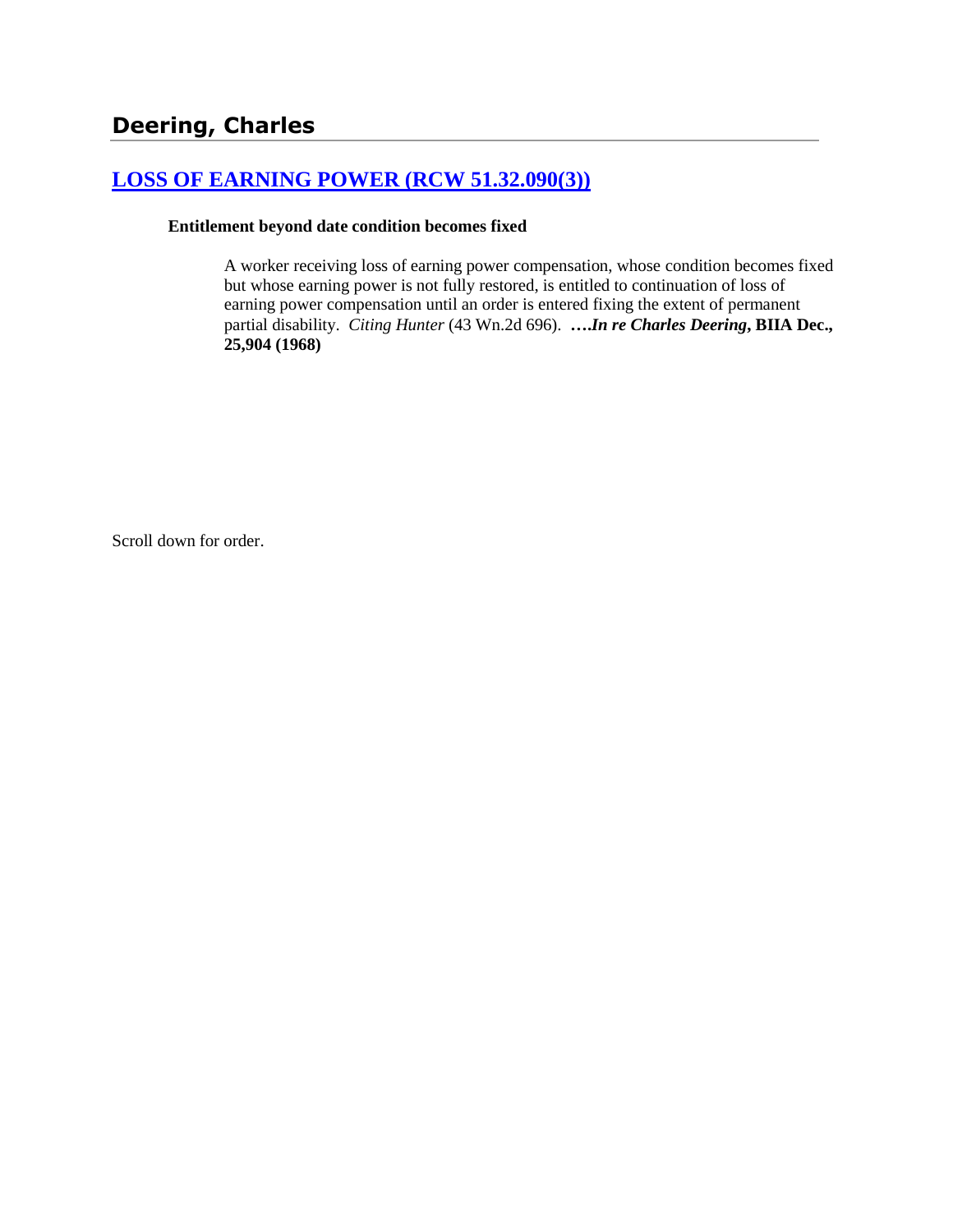#### **BEFORE THE BOARD OF INDUSTRIAL INSURANCE APPEALS STATE OF WASHINGTON**

**)**

### **IN RE: CHARLES DEERING ) DOCKET NO. 25,904**

**CLAIM NO. C-766118 ) DECISION AND ORDER**

APPEARANCES:

Claimant, Charles Deering, by James J. Solan

Employer, W. G. Clark Construction Company, None

Department of Labor and Industries, by The Attorney General, per Joe Gordon, Jr., Thomas O'Malley, and Gosta E. Dagg, Assistants

Appeal filed by the claimant, Charles Deering, on January 18, 1966, from an order issued by the Department of Labor and Industries on December 2, 1965, closing this claim with a loss of earning power award for the period from September 23, 1964 to October 22, 1964, but with no award for permanent partial disability in addition to the award of 15 per cent of the maximum allowable for unspecified disabilities previously paid. **SUSTAINED** as to permanent partial disability award and **REVERSED AND REMANDED** as to termination of loss of earning power compensation.

### **DECISION**

This matter is before the Board for review on the basis of the Statement of Exceptions filed by the Department of Labor and Industries to a Proposed Decision and Order issued by a hearing examiner for this Board on March 24, 1967, reversing the order appealed from and remanding the claim to the Department with direction to pay the claimant an additional loss of earning power award for the period from October 22, 1964 to December 2, 1965, and to pay him an additional permanent partial disability award of 20 per cent of the maximum allowable for unspecified disabilities.

The Board has given careful consideration to the hearing examiner's Proposed Decision and Order, to the Department's Statement of Exceptions thereto, and to the evidence presented by the parties to this appeal. From our review of the record, we have concluded that the Department's exceptions on the extent of claimant's permanent partial disability are well taken and that the claimant has failed to sustain the burden of proving that he is entitled to an additional award for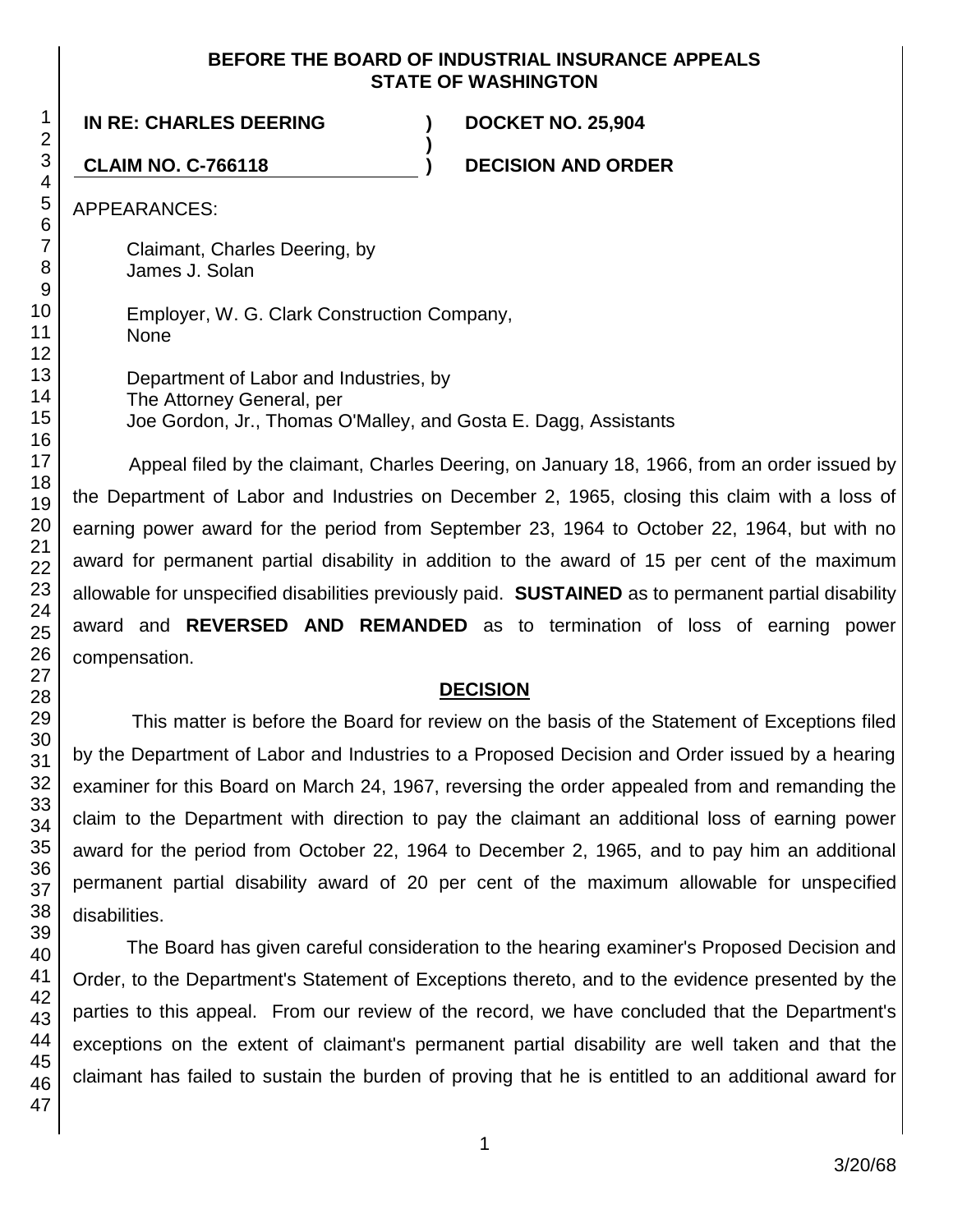permanent partial disability. However, we believe the Proposed Decision and Order properly considered and determined the loss of earning power issue and we adopt that part of the Proposed Decision and Order, which is as follows:

> "It is noted that the claimant in the case of Hunter v. Department of Labor and Industries, 43 Wn. 2d 696, was required as a result of his injury to change jobs from an outside service linesman to that of a meter journey-man with the same employer, and he was paid a loss of earning power compensation for several years until he was paid a permanent partial disability award. Although the specific question decided by the Court in that case was that he was not entitled to a continuation of such compensation after his condition became fixed, the case indicates that the claimant was entitled to compensation for loss of earning power until such time as a final order was issued by the Department.

> The Hunter case, supra, seems very much to the point in this case, and it would seem that the ruling in that case indicates that under the statute in question, a workman who suffers a temporary partial disability, with a consequent loss of earning power as a result of an injury, is entitled to a loss of earning power compensation until his earning power is completely restored (or the loss is less than 5%), or his condition became fixed, and the extent of his permanent partial disability, if any, is established.

> It seems apparent that in this case the claimant's condition could not be considered fixed, or his permanent partial disability, if any, established, until the December 2, 1965, order of the Supervisor was entered.

> After the department had held the December 14, 1964, order in abeyance, they were at liberty to find the permanent partial disability the same, increase it, remand the claim for further treatment, or allow compensation for loss of earning power, which they did, in part.

> The claimant was in no position to take any action until after the Supervisor's order of October 13, 1965, which appeared to allow loss of earning power for an additional year, but by reading the order, it is obvious the dates were not what the Department intended, and it had the right to issue the order correcting the dates. Nevertheless, it was the order of December 2, 1965, that established the permanent disability and allowed one month loss of earning power.

> In view of the above discussion, this examiner is persuaded that the claimant was entitled to an award for loss of earning power from September 23, 1964, to December 2, 1965. On just what basis the Department found the loss of earning power to equal 41.7% is not found in the record, nor is the record complete enough to determine this rate during the period involved, but once the right to the award for loss of earning power is established, it is within the Department's authority to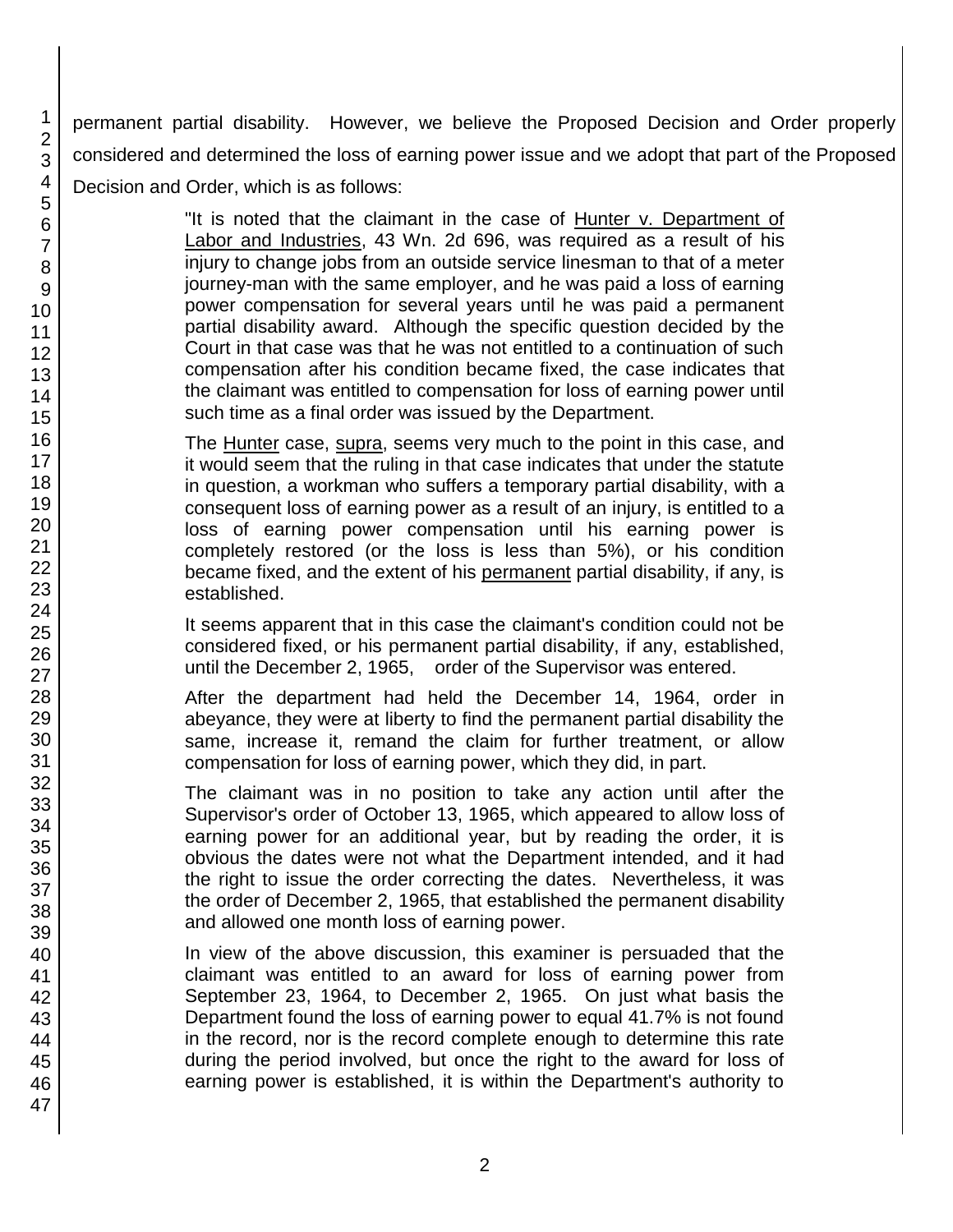further investigate this matter, and take such other action as is set forth in this order." (Emphasis supplied by examiner)

The Department's medical witness, Dr. Stevens Dimant, a specialist in neurology and neurosurgery, who had been the claimant's attending physician for a period of time following his injury and had last seen him on October 23, 1964, testified that his condition had then reached a fixed stage leaving him with a permanent partial disability of 15 per cent of the maximum allowable for unspecified disabilities. He further expressed the opinion that his condition and resulting disability had remained unchanged thereafter during the period now in issue. As stated in the examiner's Proposed Decision and Order, the claimant is entitled to loss of earning power compensation until an order fixing the extent of his permanent partial disability award was issued on December 2, 1965. Hunter v. Department of Labor and 43 Wn. 2d 696.

The claimant's medical witness, Dr. Peter Fisher, a specialist in internal medicine, who had examined him on one occasion only, on January 13, 1966, testified that his condition was then fixed and that his permanent disability resulting therefrom was equal to 50 per cent of the maximum allowable for unspecified disabilities.

With respect to the claimant's contention that he is entitled to an additional award for permanent disability, it may be noted, as the Department has pointed out in its Statement of Exceptions, that in order to sustain the burden of proof on this issue, it was incumbent upon the claimant to establish by medical testimony, some of it based upon objective findings, that his disability was greater on the date his claim was closed than the Department had found it to be. Hyde v. Department of Labor and Industries, 46 Wn. 2d 31. As the Department has further noted, Dr. Fisher testified that his diagnosis of the claimant's condition and his evaluation of his permanent disability residual thereto was based not upon abnormal physical or neurological findings but upon his evaluation of the history he had been given of the claimant's subjective symptomatology.

In view of the foregoing considerations, we have concluded that the order issued by the Department of labor and Industries on December 2, 1965, should be sustained as to the extent of the permanent partial disability, but reversed and remanded with direction to determine and pay loss of earning power compensation for the period October 23, 1964 to December 2, 1965.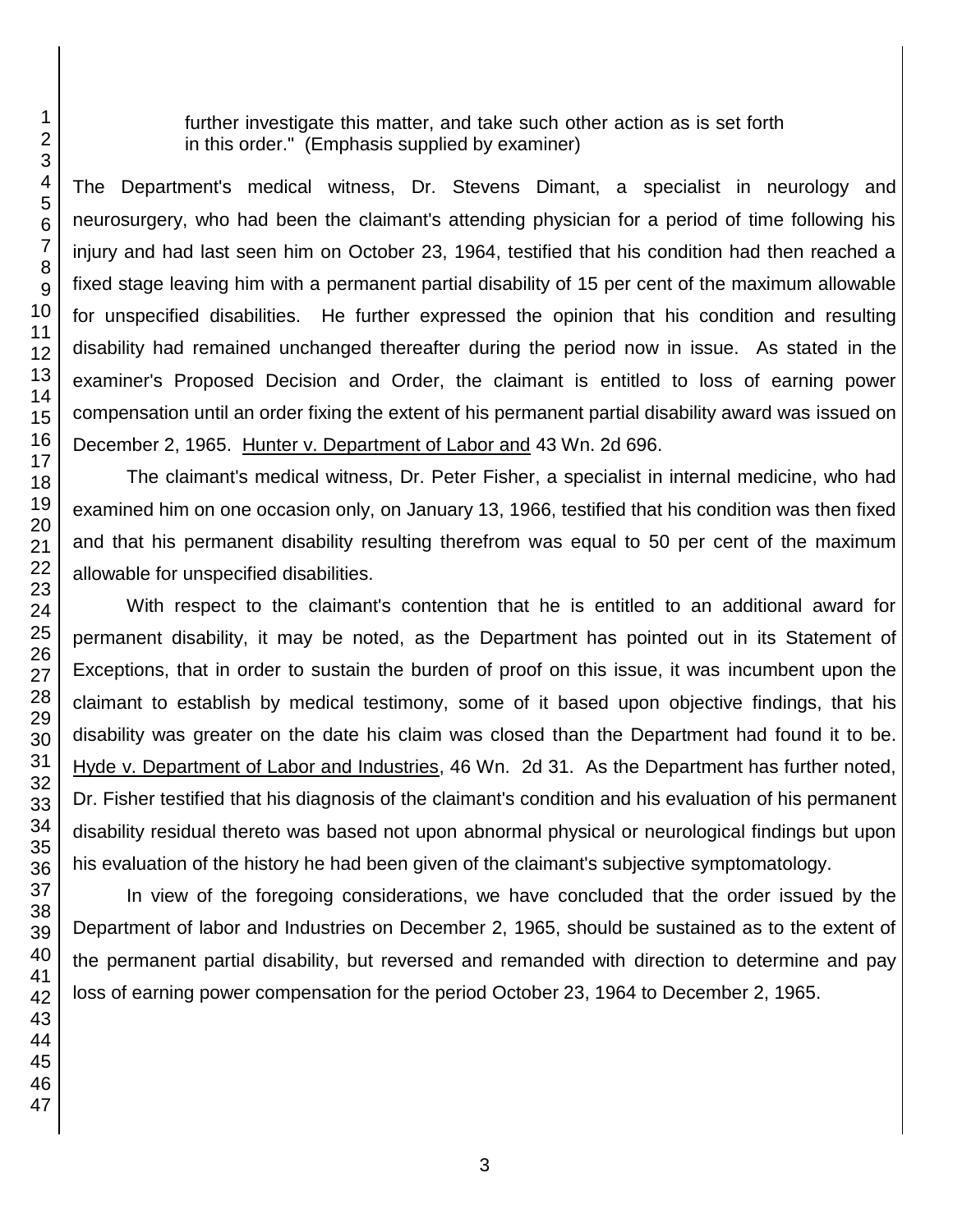In the course of our review of this record, we have considered the hearing examiner's evidentiary rulings and, finding no prejudicial error therein, hereby affirm said rulings.

## **FINDINGS OF FACT**

Based upon the record, the Board finds:

- 1. On March 2, 1961, the claimant, Charles Deering, sustained an injury to his head and neck while in the course of his employment with W. G. Clark Construction Company. On March 8, 1961, a report of accident was filed with the Department of Labor and Industries. The claim based thereon was allowed and thereafter, on June 13, 1961, the Department issued an order closing the claim with no time-loss compensation or permanent partial disability award.
- 2. On February 13, 1962, the claimant filed an application to reopen his claim for aggravation of condition. On May 8, 1962, the Department issued an order denying the application.
- 3. On May 22, 1963, the claimant again filed an application to reopen his claim for aggravation of condition. On October 16, 1963, the claim was reopened effective as of May 6, 1963. On January 9, 1964, the Department entered an order paying time-loss compensation from which order the employer, on February 13, 1964, filed a notice of appeal. The employer's appeal was granted by an order of this Board dated February 28, 1964. Thereafter, on May 18, 1964, the Board entered an order sustaining the Department's order of January 9, 1964. On December 14, 1964, the Department entered an order closing the claim with a permanent partial disability award of 15% of the maximum allowable for unspecified disabilities, from which order the claimant, on February 9, 1965, filed a notice of appeal with this Board. On February 24, 1965, the Department entered an order holding its prior order of December 14, 1964 in abeyance, pending further investigation. Since the Department had reassumed jurisdiction of the case, the Board entered an order on February 26, 1965, denying the appeal.
- 4. On October 13, 1965, the Department entered an order closing the claim with no additional award for permanent partial disability but with a onemonth payment for loss of earning power in the sum of \$77.15, or a 41.7% loss of earning power. The period covered by this order was shown on the order to be from September 23, 1964 to October 22, 1965, but on December 2, 1965, the Department entered an order correcting the date to October 22, 1964. On January 18, 1966, the claimant filed a notice of appeal from this order, and on January 28, 1966, this Board granted the appeal.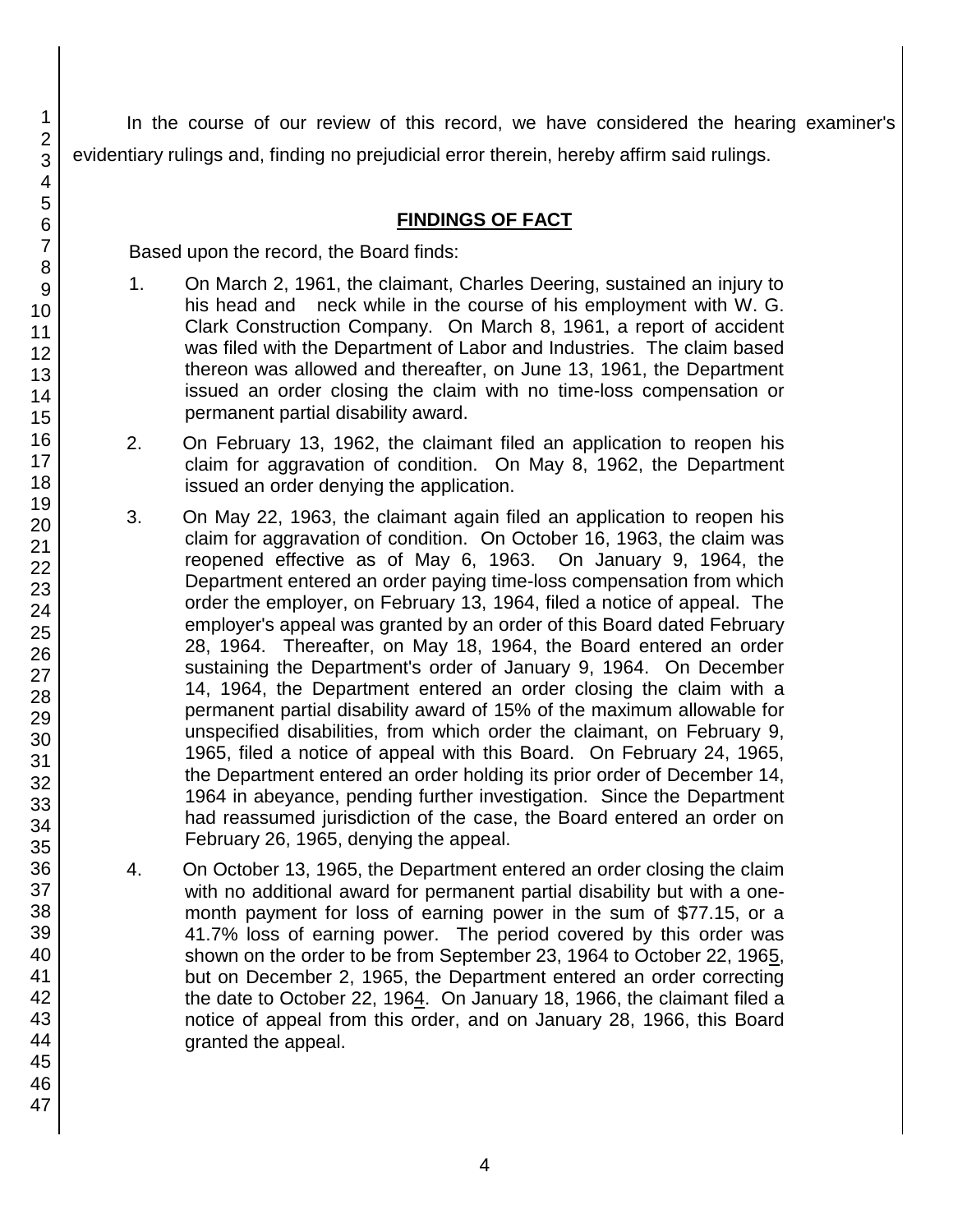- 5. On March 24, 1967, a hearing examiner for this Board entered a Proposed Decision and Order in connection with this appeal. Thereafter, within the period of time provided by law, exceptions were filed and the case referred to the Board for review as provided by RCW 51.52.106.
- 6. As a result of his injury of March 2, 1961, the claimant has had to have various types of treatment because of head and neck involvement, which caused severe headaches, dizziness, unsteadiness, lack of concentration and loss of memory, which eventually prevented him from continuing on as a carpenter, as he was unable to climb ladders and engage in work that involved scaffolds, heights above the ground, looking up, and doing such work as involved handling materials with others. He was able to obtain employment as a janitor where the hazards were not so great and the pressure was much less, but the rate of pay was less than what he received as a carpenter.
- 7. The claimant is able to engage in a gainful occupation on a reasonably continuous basis, but physically unable to engage in the same type of carpentry work he performed before the injury.
- 8. As a result of his head and neck injury, the claimant suffered a substantial loss of earning power from September 23, 1964 to December 2, 1965, and has only been compensated for one month of this, i.e., from September 23, 1964 to October 22, 1964, at the rate of 41.7% loss, and is entitled to the balance, the amount of which should be determined by the Department after an investigation of the salary he would have earned as a carpenter and the salary he was making as a janitor.
- 9. The claimant's condition attributable to his industrial injury of March 2, 1961, consisting of the residuals of head and neck injury, medically became fixed on or about October 22, 1964, and thereafter remained fixed throughout the period at issue in this appeal and was judicially fixed on December 2, 1965, when his claim was closed. On or about December 2, 1965, claimant's permanent disability resulting from his condition attributable to his industrial injury of March 2, 1961, was equal to 15% of the maximum allowable for unspecified disabilities.

### **CONCLUSIONS OF LAW**

Based upon the foregoing findings of fact, the Board concludes:

- 1. This Board has jurisdiction of the parties and subject matter of this appeal.
- 2. The order issued by the Department of Labor and Industries on December 2, 1965, is correct and should be sustained as to the extent of the permanent partial disability award, but it is incorrect on the payment of compensation for loss of earning power and must be reversed and remanded to the Department with direction to determine